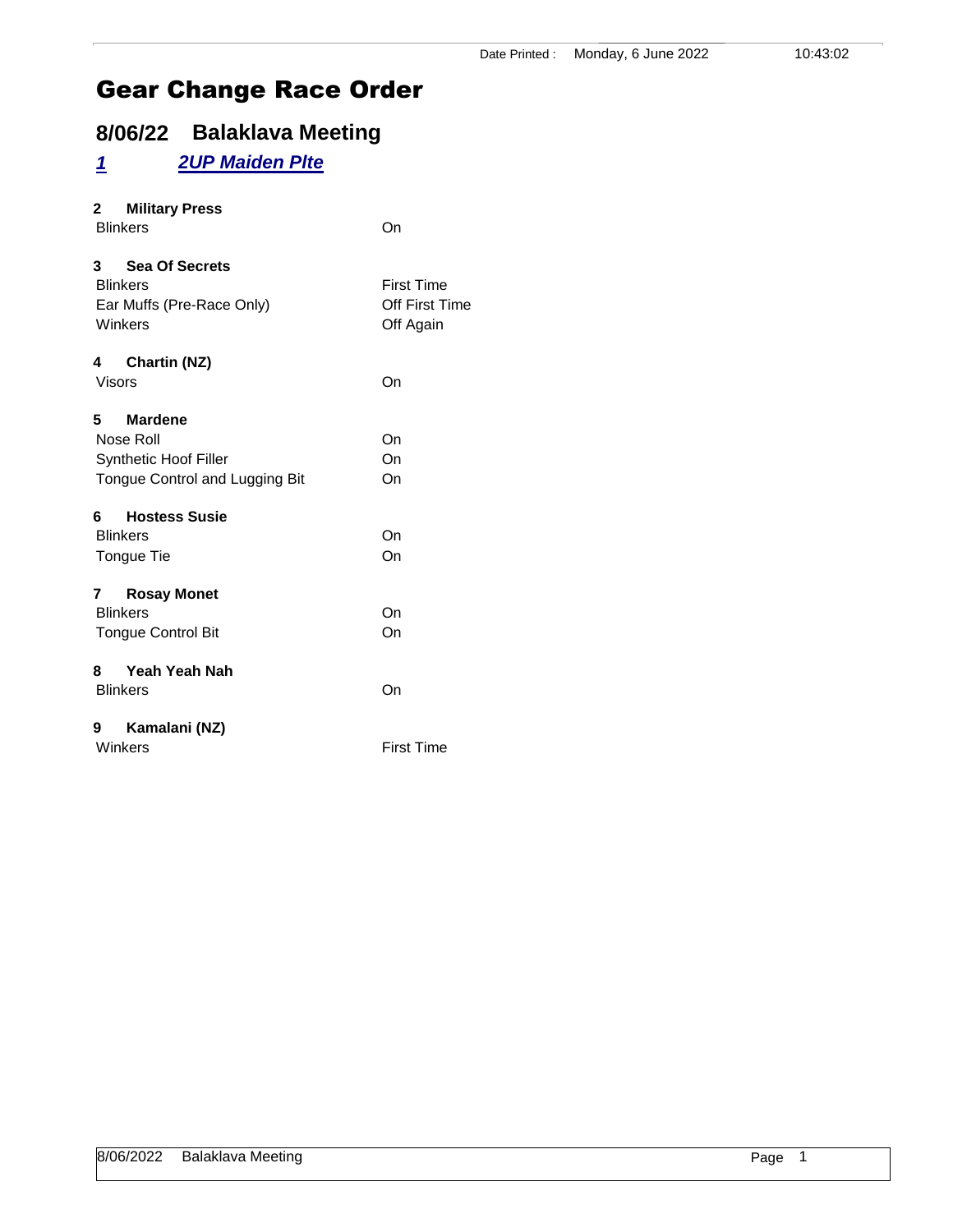# **8/06/22 Balaklava Meeting**

### *2 2UP Maiden Plte*

| 1<br>Anjopin<br><b>Blinkers</b>       | On                |        |  |
|---------------------------------------|-------------------|--------|--|
| Cross-over Nose Band                  | On                |        |  |
|                                       |                   |        |  |
| $\mathbf{2}$<br><b>Chicago Storm</b>  |                   |        |  |
| Ear Muffs                             | Off First Time    |        |  |
| Ear Muffs (Pre-Race Only)             | <b>First Time</b> |        |  |
| <b>Hot Sparky</b><br>3                |                   |        |  |
| Lugging Bit                           | On                |        |  |
| Tongue Tie                            | On                |        |  |
| Winkers                               | On                |        |  |
| Into The Fury<br>4                    |                   |        |  |
| <b>Tongue Control Bit</b>             | On                |        |  |
| Winkers                               | On                |        |  |
| 5<br>Willaston                        |                   |        |  |
| Ear Muffs (Pre-Race Only)             | On                |        |  |
| <b>Arctic Flora</b><br>6              |                   |        |  |
| Bandages (Hind)                       | On                |        |  |
| Lugging Bit                           | On                |        |  |
| Nose Roll                             | On                |        |  |
| Tongue Tie                            | On                |        |  |
| <b>Bubble Over</b><br>8               |                   |        |  |
| <b>Blinkers</b>                       | <b>First Time</b> |        |  |
| <b>Miss Kermie</b><br>11              |                   |        |  |
| Tongue Tie                            | <b>First Time</b> |        |  |
| <b>Monseagle</b><br>12                |                   |        |  |
| <b>Blinkers</b>                       | On                |        |  |
| <b>Nota Single Secret</b><br>14       |                   |        |  |
| <b>Blinkers</b>                       | Off First Time    |        |  |
| Kyneton Nose Band                     | <b>First Time</b> |        |  |
| Lugging Bit                           | On                |        |  |
| Pads (Front)                          | <b>First Time</b> |        |  |
| Pads (Hind)                           | <b>First Time</b> |        |  |
| Tongue Tie                            | On                |        |  |
| <b>Ruby Angel</b><br>15               |                   |        |  |
| Tongue Tie                            | On                |        |  |
| Winkers                               | On                |        |  |
| <b>Nation Hero</b><br>16              |                   |        |  |
| Gelded                                | Gelded            |        |  |
| 8/06/2022<br><b>Balaklava Meeting</b> |                   | Page 3 |  |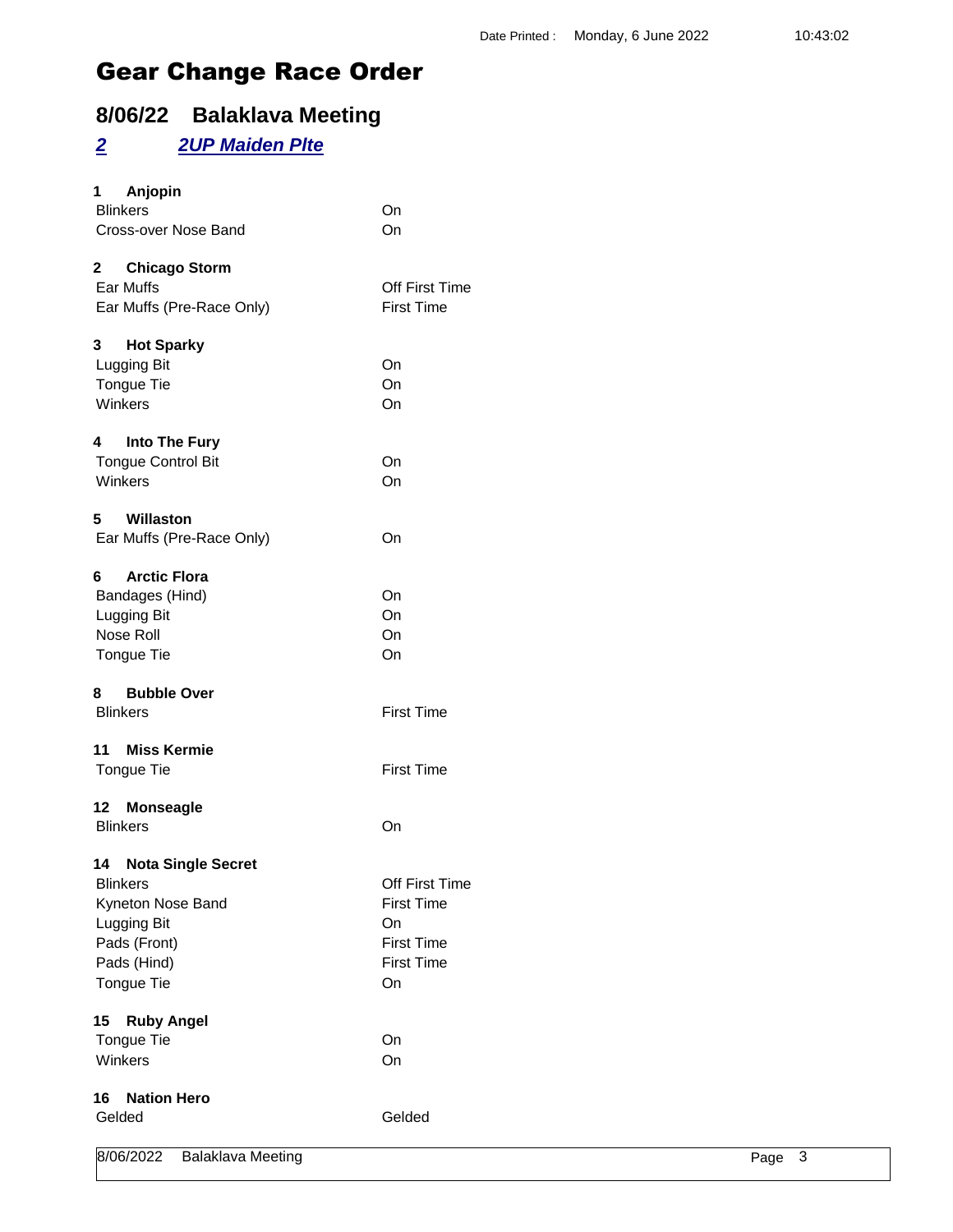**8/06/22 Balaklava Meeting**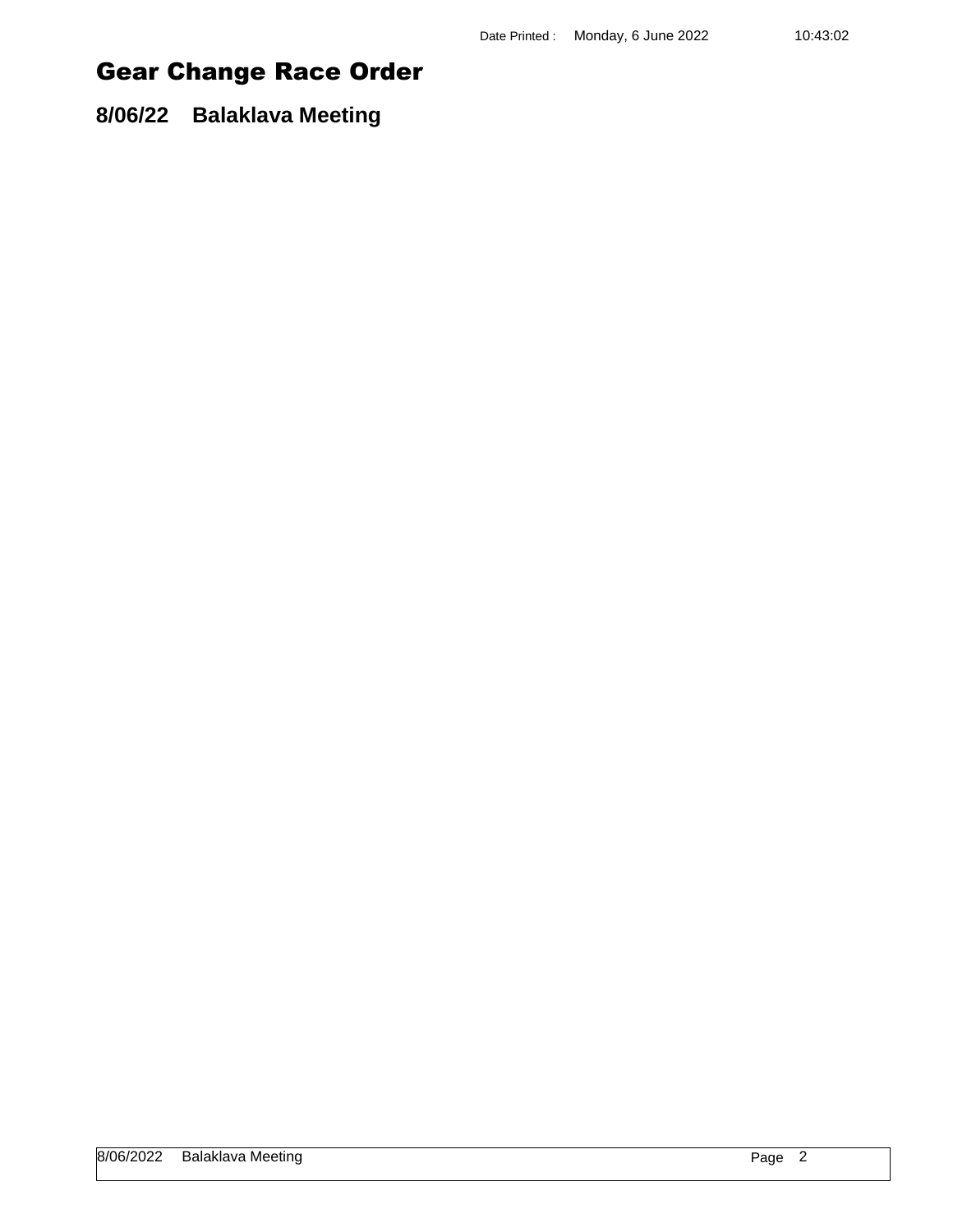# **8/06/22 Balaklava Meeting**

## *3 BM 54 Hcp*

| All In War<br>1.<br>Ear Muffs (Pre-Race Only)<br>Lugging Bit                                                                  | On<br>On                                    |
|-------------------------------------------------------------------------------------------------------------------------------|---------------------------------------------|
| 2 Betta Eddie<br><b>Blinkers</b>                                                                                              | On                                          |
| 3<br>Venusian<br>Lugging Bit                                                                                                  | On                                          |
| 4<br><b>Good Approach</b><br><b>Blinkers</b><br>Ear Muffs (Pre-Race Only)<br>Lugging Bit                                      | On<br>On<br>On                              |
| 5<br><b>Desert Knight</b><br><b>Blinkers (Near Side)</b><br>Lugging Bit                                                       | On<br>On                                    |
| 6 Finch 'N' Chips<br><b>Blinkers</b><br>Ear Muffs (Pre-Race Only)                                                             | Off Again<br>On                             |
| 7<br><b>Zeduki</b><br>Ear Muffs (Pre-Race Only)                                                                               | On                                          |
| 8 Equus D'oro<br><b>Blinkers</b><br>Ear Muffs (Pre-Race Only)<br>Lugging Bit<br><b>Tongue Tie</b><br>Winkers                  | Off Again<br>On<br>On<br>Off Again<br>Again |
| 9<br><b>Jive Baby</b><br><b>Blinkers</b><br>Cheekers<br>Ear Muffs (Pre-Race Only)<br><b>Standard Bit</b><br><b>Tongue Tie</b> | On<br>On<br>On<br>On<br>On                  |
| 10<br><b>Nana Dulce</b><br>Lugging Bit<br><b>Visors</b>                                                                       | On<br>On                                    |
| 11<br><b>Casino Angel</b><br><b>Blinkers</b><br>Lugging Bit<br>Tongue Tie                                                     | On<br>On<br>On                              |

#### **12 Muscadelle**

|  | 8/06/2022 Balaklava Meeting<br>. | Page 2 |  |
|--|----------------------------------|--------|--|
|--|----------------------------------|--------|--|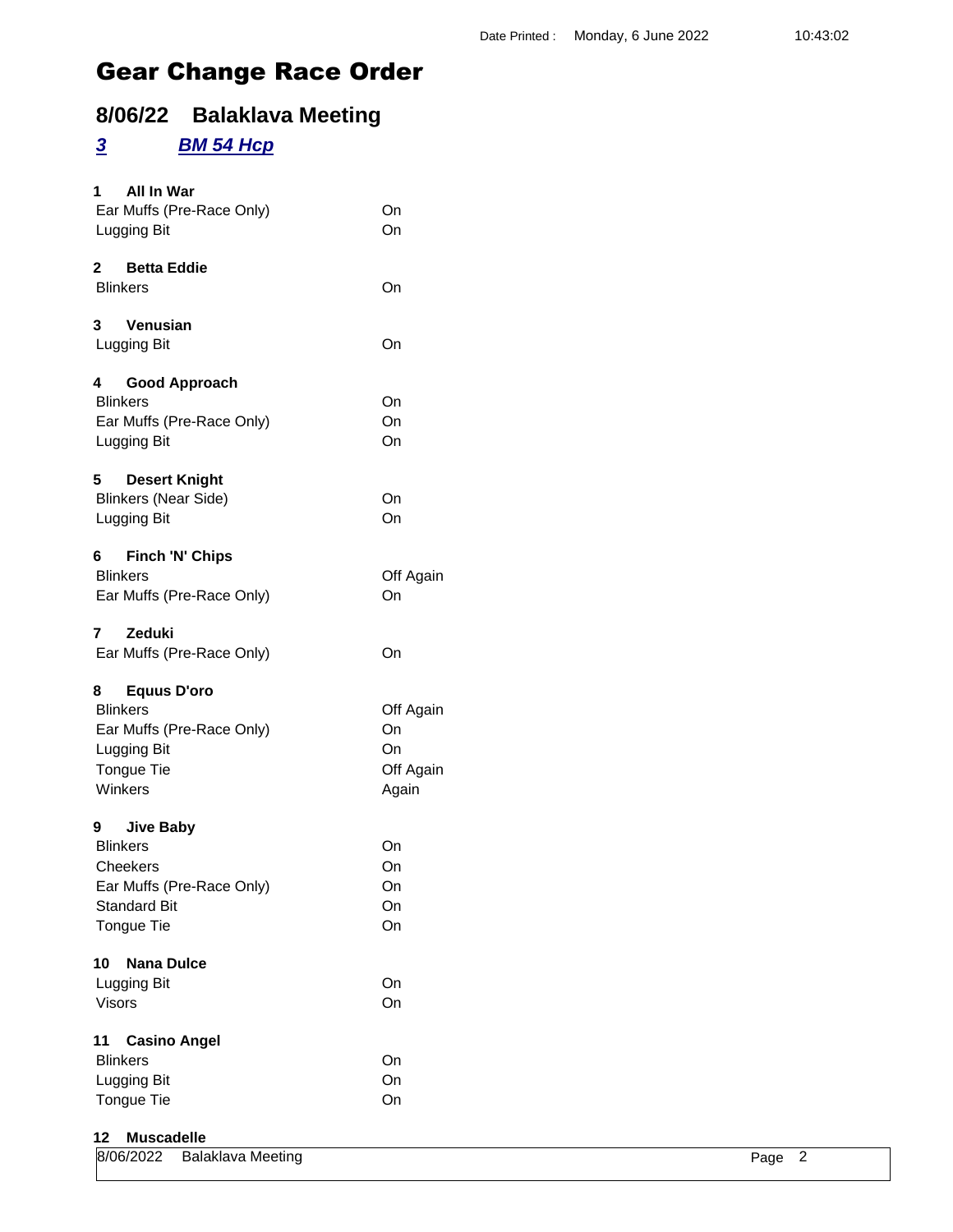### **8/06/22 Balaklava Meeting**

Ear Muffs (Pre-Race Only) On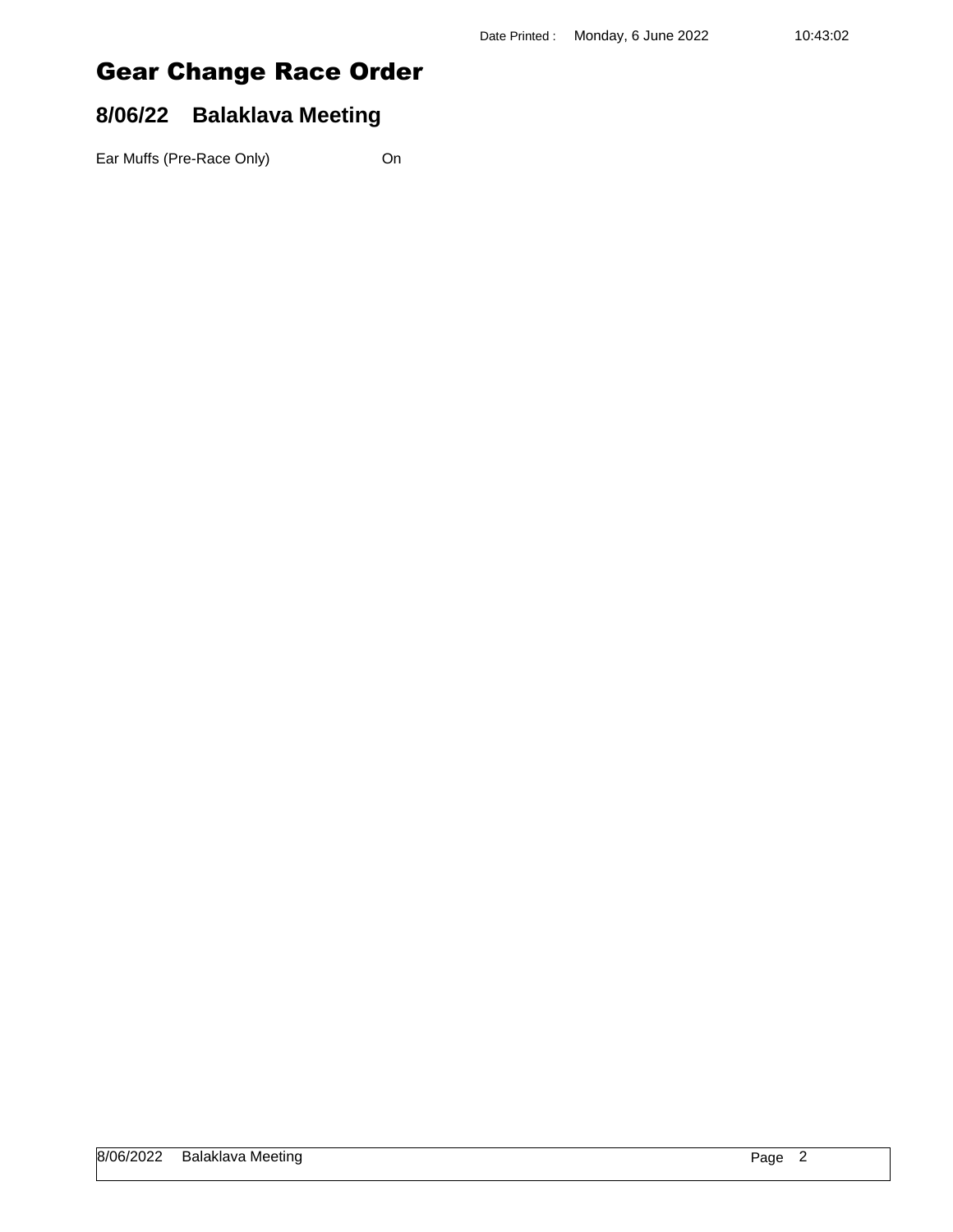# **8/06/22 Balaklava Meeting**

### *4 CL1 Hcp*

| 1 Jean Valjean<br>Cross-over Nose Band | On                    |
|----------------------------------------|-----------------------|
| Visors                                 | On                    |
| 2 Lonrodex                             |                       |
| <b>Blinkers</b>                        | On                    |
| 3 Manage The Cycle<br><b>Visors</b>    | <b>First Time</b>     |
| 4 Love To Love                         |                       |
| <b>Blinkers</b>                        | On                    |
| Lugging Bit                            | On                    |
| Tongue Tie                             | On                    |
| 5 Abit Rattley                         |                       |
| Lugging Bit                            | On                    |
| <b>Visors</b>                          | On                    |
| <b>Aquilifer</b><br>6                  |                       |
| Ear Muffs (Pre-Race Only)              | On                    |
| Winkers                                | <b>Off First Time</b> |
| <b>Balcrest Belle</b><br>7             |                       |
| <b>Blinkers</b>                        | On                    |
| Ear Muffs (Pre-Race Only)              | On                    |
| Tendon Boots (Front)                   | On                    |
| 8 Bitaequi                             |                       |
| <b>Blinkers</b>                        | On                    |
| Cross-over Nose Band                   | On                    |
| Tongue Tie                             | On                    |
| 9<br><b>Dawnburst</b>                  |                       |
| Ear Muffs (Pre-Race Only)              | On                    |
| Lugging Bit                            | On                    |
| 10 Dr Copper                           |                       |
| <b>Tail Chain</b>                      | <b>First Time</b>     |
| <b>Oregon Trail</b><br>11              |                       |
| <b>Blinkers</b>                        | On                    |
| Lugging Bit                            | On                    |
|                                        |                       |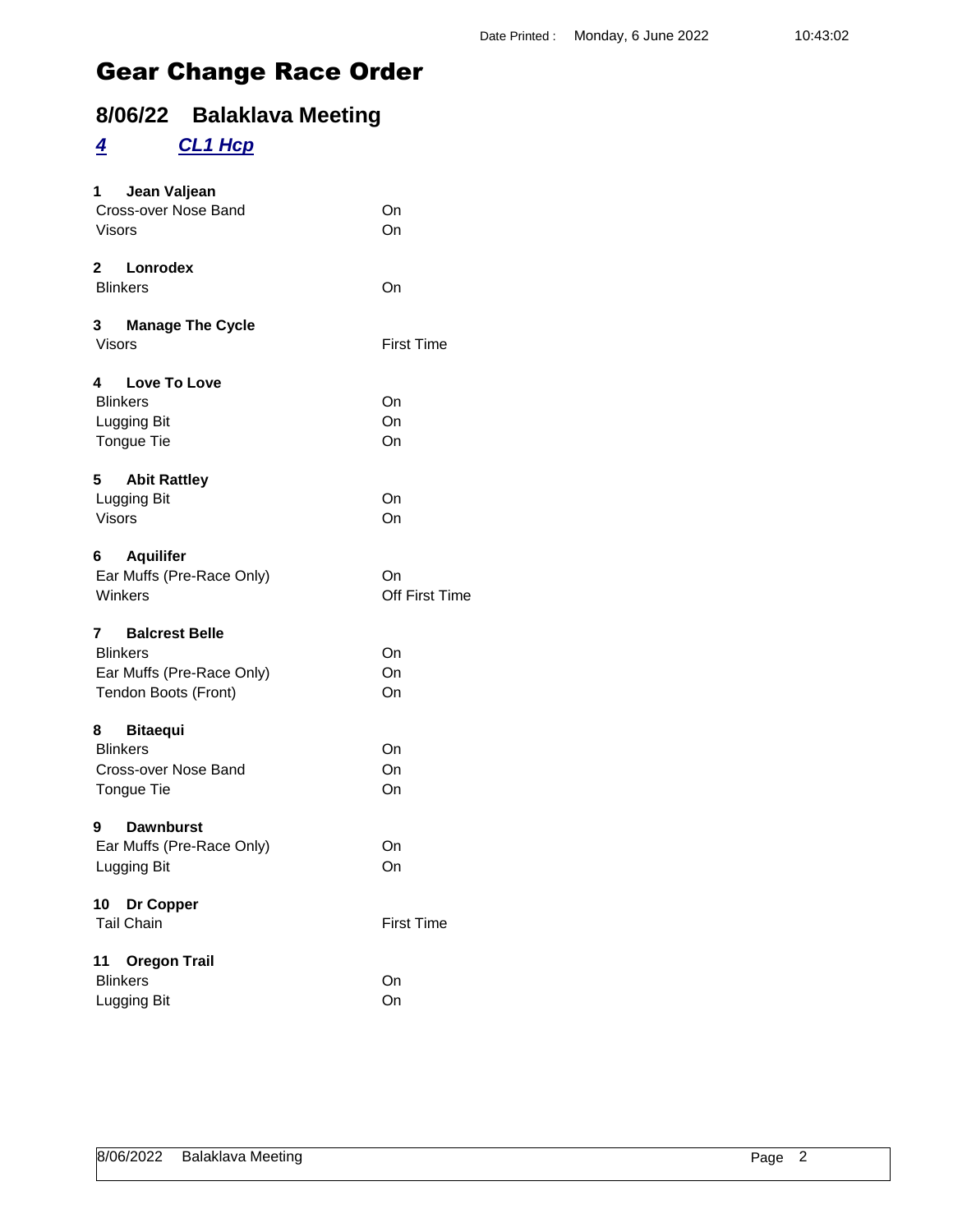# **8/06/22 Balaklava Meeting**

#### *5 0-58 Hcp*

| 1<br>Kong<br>Ear Muffs (Pre-Race Only)<br>Winkers                              | On<br>On       |
|--------------------------------------------------------------------------------|----------------|
| $\mathbf{2}$<br><b>Melmac</b><br><b>Tongue Control Bit</b><br>Winkers          | On<br>On       |
| 3<br><b>Honey Go Lightly</b><br>Pacifiers                                      | On             |
| 4<br>Magic Delta<br>Tongue Tie                                                 | On             |
| 6 One More Grandy<br><b>Blinkers</b>                                           | On             |
| <b>Ashady Past</b><br>7<br><b>Barrier Blanket</b><br>Lugging Bit<br>Winkers    | On<br>On<br>On |
| 8<br><b>Maid in Milan</b><br><b>Blinkers (Off Side)</b><br>Lugging Bit         | On<br>On       |
| Rustydustysunshine<br>9<br><b>Concussion Plates (Front)</b>                    | On             |
| 10 Cheh Cheh Charlee<br>Norton Bit<br>Pacifiers<br>Tongue Tie                  | On<br>On<br>On |
| 11<br><b>Madam Furphy</b><br><b>Blinkers</b><br>Tongue Tie                     | On<br>On       |
| 12<br><b>Skara Brae</b><br><b>Blinkers</b><br>Kyneton Nose Band<br>Lugging Bit | On<br>On<br>On |
| 13 Tough Lassie<br><b>Blinkers</b><br>Tongue Tie                               | On<br>On       |
| 14<br>Oggalution<br><b>Standard Bit</b>                                        | On             |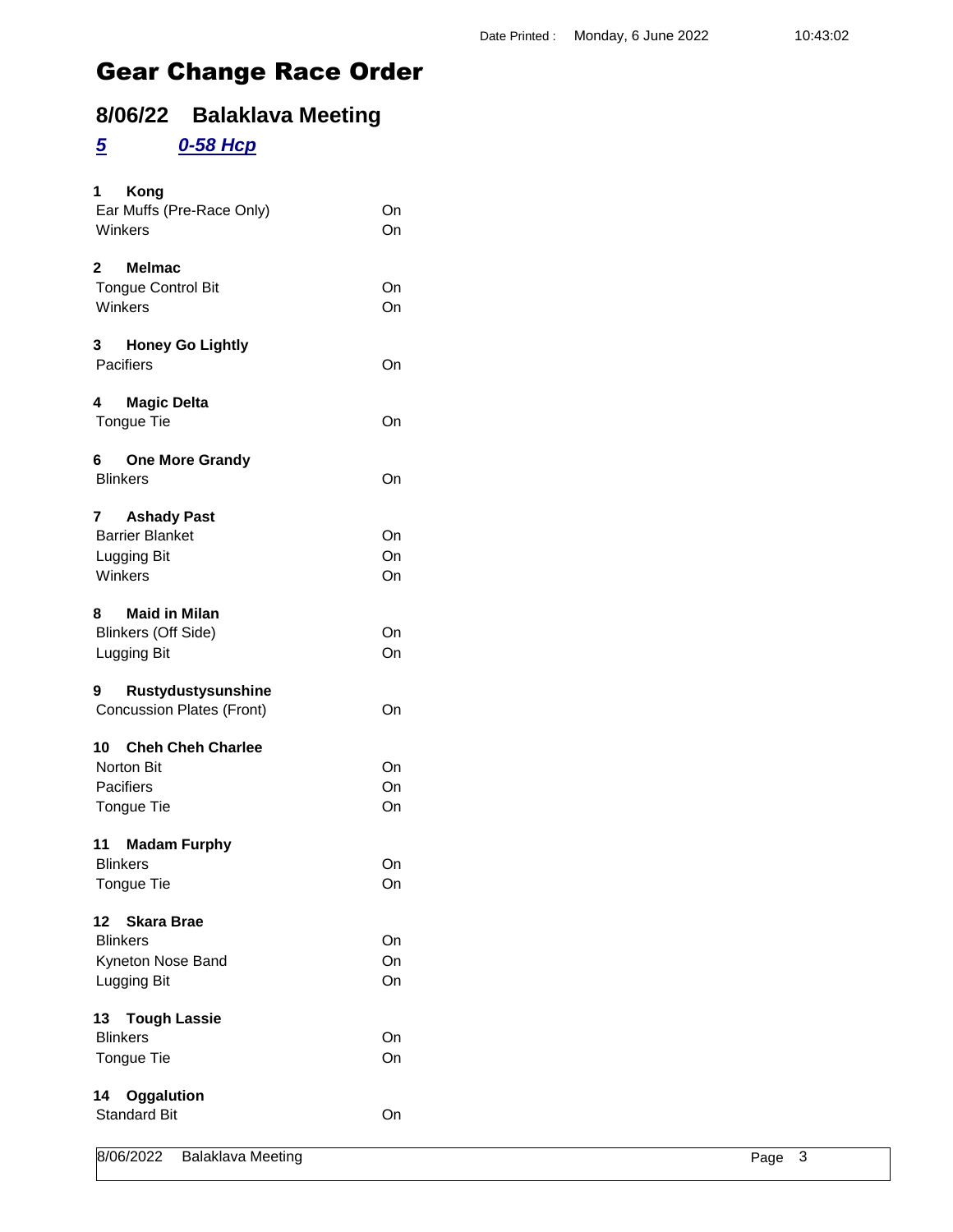# **8/06/22 Balaklava Meeting**

#### **15 Eminent Son**

| <b>Blinkers</b>      | Again   |
|----------------------|---------|
| Cross-over Nose Band | On      |
| Ear Muffs            | Off Aq  |
| Equicast             | Off Fir |
| Lugging Bit          | First T |
| Pads (Front)         | On      |
| Pads (Hind)          | Off Fir |
| Tongue Tie           | Again   |
|                      |         |

Again Off Again Off First Time **First Time** Off First Time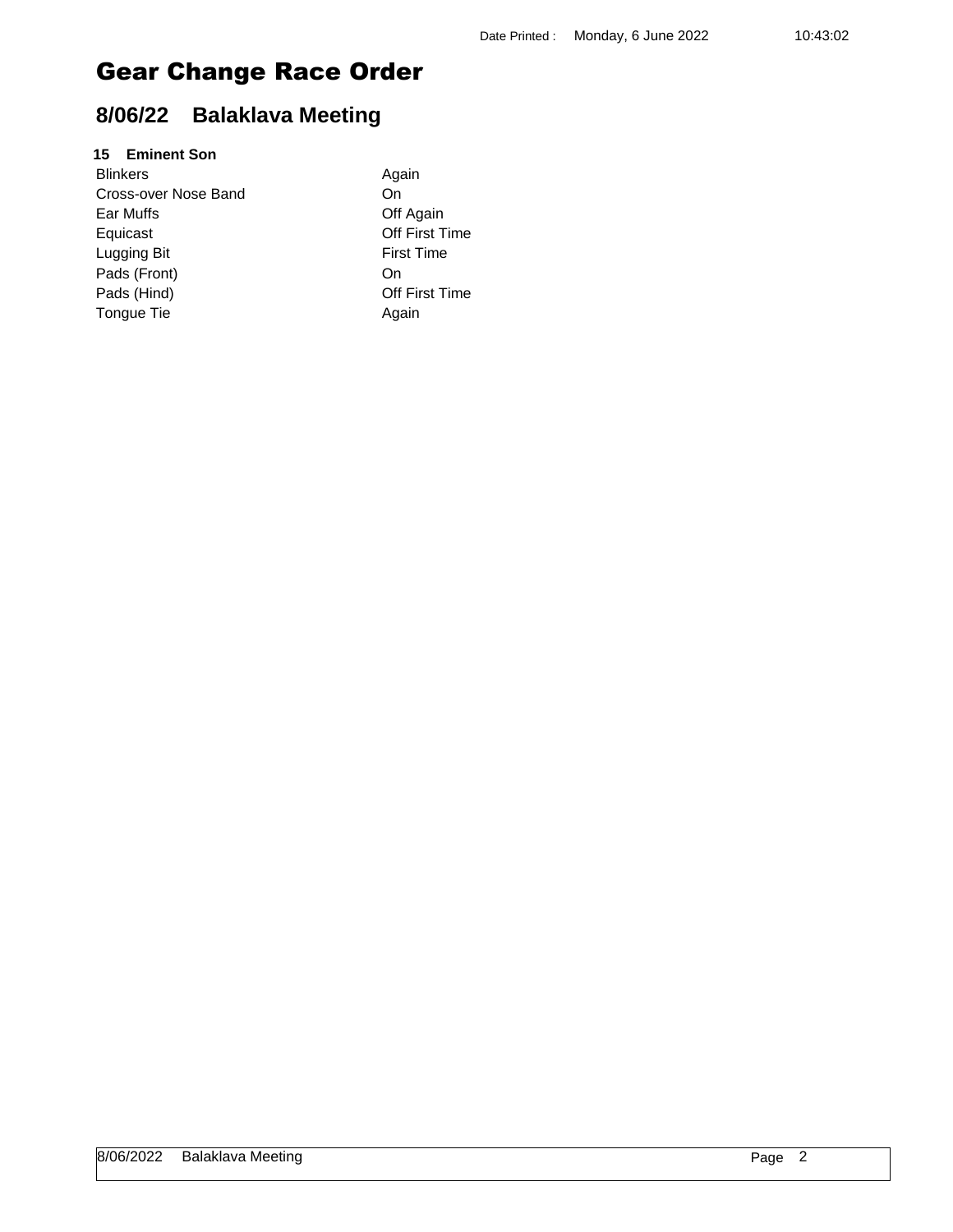# **8/06/22 Balaklava Meeting**

### *6 BM 54 Hcp*

| <b>Mongolian Pride (NZ)</b><br>1<br><b>Bumper Boots (Hind)</b><br>Ear Muffs (Pre-Race Only)<br>Norton Bit      | On<br>On<br>On             |
|----------------------------------------------------------------------------------------------------------------|----------------------------|
| 2 Silent Don<br><b>Blinkers</b><br>Cross-over Nose Band<br>Ear Muffs (Pre-Race Only)<br>Tongue Tie             | Again<br>On<br>On<br>On    |
| 3 <sup>1</sup><br>Lancer<br>Bandages (Front)<br>Bandages (Hind)<br><b>Blinkers</b>                             | On<br>Off First Time<br>On |
| 4<br><b>Chloe's Day</b><br><b>Blinkers</b><br>Ear Muffs                                                        | On<br>On                   |
| <b>Ready Fora Moet</b><br>5<br><b>Blinkers</b><br><b>Tongue Tie</b>                                            | On<br>On                   |
| <b>Sirmaze</b><br>6<br>Tongue Tie                                                                              | On                         |
| <b>American Trouble</b><br>7<br>Lugging Bit                                                                    | On                         |
| 8 Applied<br><b>Blinkers</b><br>Lugging Bit<br>Tongue Tie                                                      | On<br>On<br>On             |
| 9 Fight For Freedom<br><b>Blinkers</b><br>Lugging Bit                                                          | Again<br>On                |
| 10<br><b>Northern Superstar</b><br><b>Blinkers</b><br>Tongue Tie                                               | Off First Time<br>On       |
| <b>But Beautiful</b><br>11<br>Cross-over Nose Band<br>Ear Muffs (Pre-Race Only)<br>Tongue Tie<br><b>Visors</b> | On<br>On<br>On<br>On       |

#### **12 Call Me Archer**

| 8/06/2022 Balaklava Meeting | Page |  |
|-----------------------------|------|--|
|                             |      |  |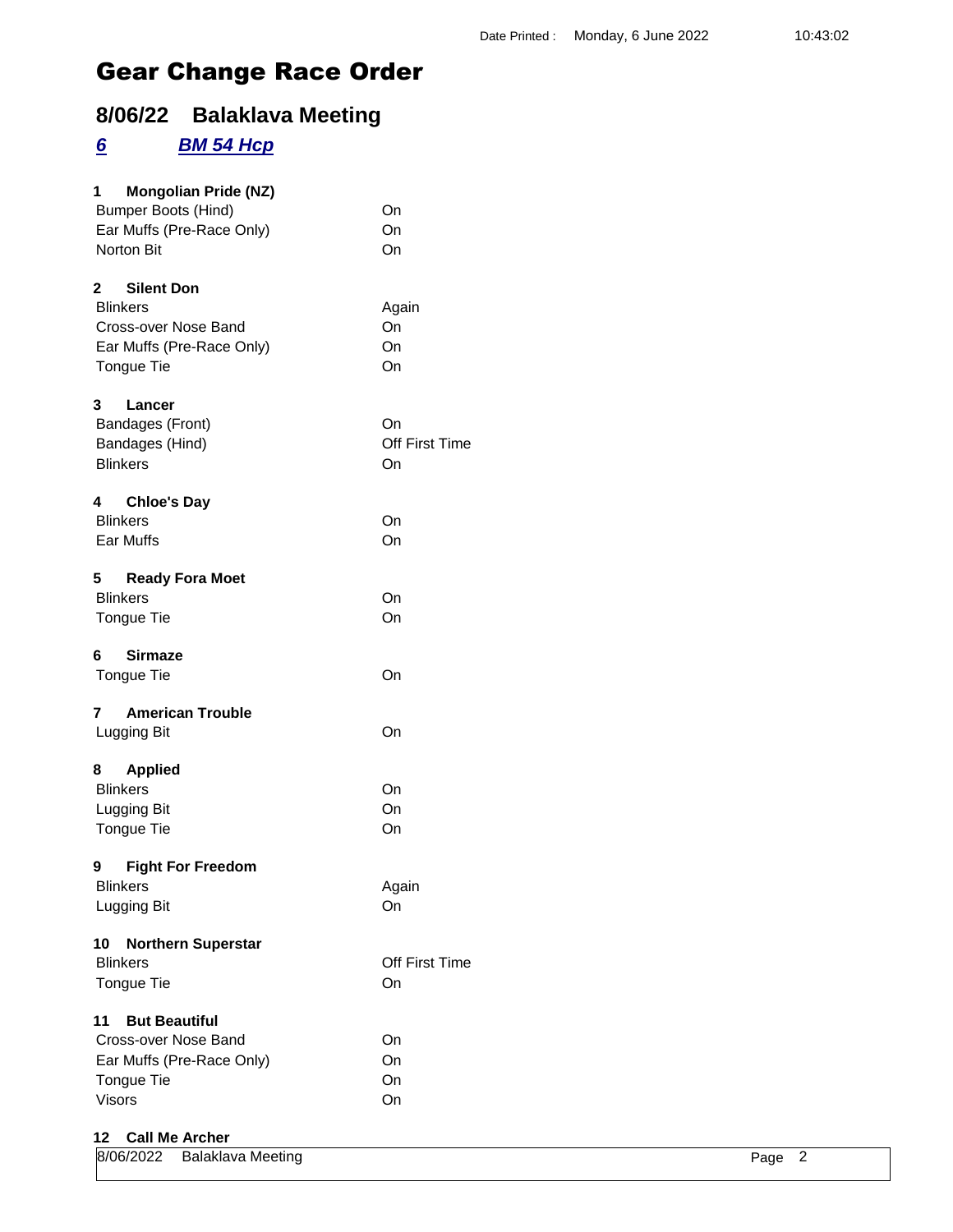# **8/06/22 Balaklava Meeting**

| <b>Blinkers</b><br>Winkers       | <b>Off First Time</b><br><b>First Time</b> |
|----------------------------------|--------------------------------------------|
|                                  |                                            |
| 13 Comogli<br><b>Blinkers</b>    | On                                         |
| Tongue Tie                       | On                                         |
|                                  |                                            |
| 14 Sawtell (NZ)                  |                                            |
| <b>Blinkers</b>                  | On                                         |
| Cross-over Nose Band             | On                                         |
| Lugging Bit                      | On                                         |
| Tongue Tie                       | On                                         |
|                                  |                                            |
| 15<br>Gravity                    |                                            |
| Ear Muffs (Pre-Race Only)        | On                                         |
| Norton Bit                       | On                                         |
|                                  |                                            |
| 16 Rapid Ride<br><b>Blinkers</b> | On                                         |
| Ear Muffs (Pre-Race Only)        | On                                         |
| Lugging Bit                      | On                                         |
|                                  |                                            |
| 17 Moscow Mule                   |                                            |
| <b>Blinkers</b>                  | On                                         |
|                                  |                                            |
| 18 Chelimo                       |                                            |
| Cross-over Nose Band             | On                                         |
| Ear Muffs                        | On                                         |
| Lugging Bit                      | On                                         |
| <b>Benz Baron</b><br>19          |                                            |
| <b>Blinkers</b>                  | On                                         |
|                                  |                                            |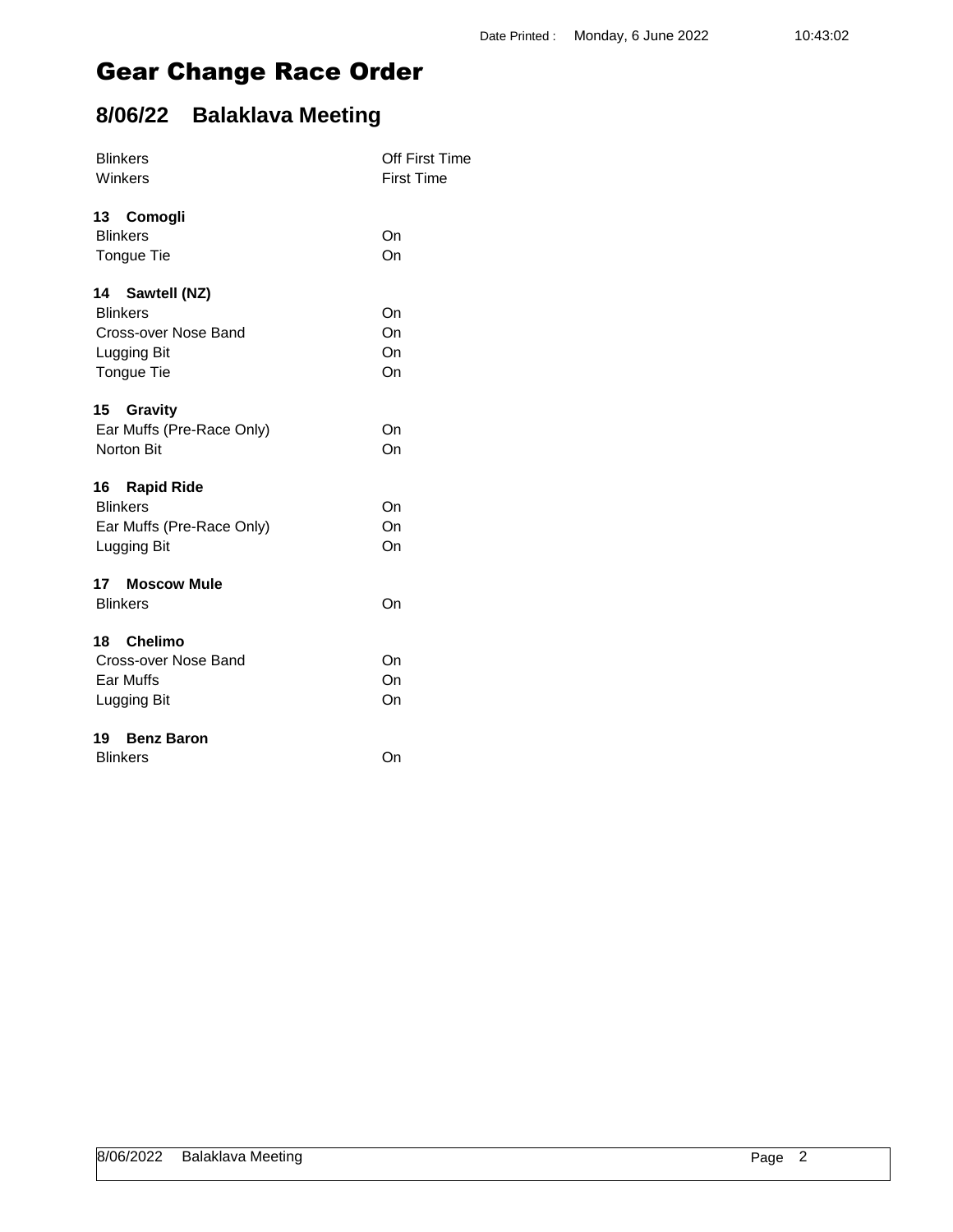# **8/06/22 Balaklava Meeting**

# *7 0-58 Hcp*

| <b>Toorak Warrior</b><br>1                 |    |        |
|--------------------------------------------|----|--------|
| <b>Blinkers</b>                            | On |        |
| Cross-over Nose Band                       | On |        |
| Tongue Tie                                 | On |        |
| $\mathbf{2}$<br><b>Vivaldi's Quest</b>     |    |        |
| <b>Blinkers</b>                            | On |        |
| The Ladies Man<br>3                        |    |        |
| <b>Blinkers</b>                            | On |        |
| Ear Muffs (Pre-Race Only)                  | On |        |
| <b>Tongue Control Bit</b>                  | On |        |
| <b>Whiskey 'N' Women</b><br>$\overline{4}$ |    |        |
| Lugging Bit                                | On |        |
| Tongue Tie                                 | On |        |
| Winkers                                    | On |        |
| 5<br><b>Wynter Lady</b>                    |    |        |
| Winkers                                    | On |        |
| <b>Lady Pavli Chenko</b><br>6              |    |        |
| Tongue Tie                                 | On |        |
| Run On (NZ)<br>7 <sup>7</sup>              |    |        |
| <b>Blinkers</b>                            | On |        |
| Lugging Bit                                | On |        |
| <b>Yellow Idol</b><br>8                    |    |        |
| Tongue Tie                                 | On |        |
| Winkers                                    | On |        |
| Obelos (GB)<br>9                           |    |        |
| Ear Muffs (Pre-Race Only)                  | On |        |
| Lugging Bit                                | On |        |
| <b>Nasal Strip</b>                         | On |        |
| Tongue Tie                                 | On |        |
| <b>Pivotal Force</b><br>10                 |    |        |
| <b>Brushing Boots (Front)</b>              | On |        |
| Ear Muffs (Pre-Race Only)                  | On |        |
| Tongue Tie                                 | On |        |
| Winkers                                    | On |        |
| <b>Magic Dee</b><br>12                     |    |        |
| <b>Blinkers</b>                            | On |        |
| Lugging Bit                                | On |        |
| <b>Free Of Sin</b><br>15                   |    |        |
| Ear Muffs (Pre-Race Only)                  | On |        |
| 8/06/2022<br><b>Balaklava Meeting</b>      |    | Page 2 |
|                                            |    |        |